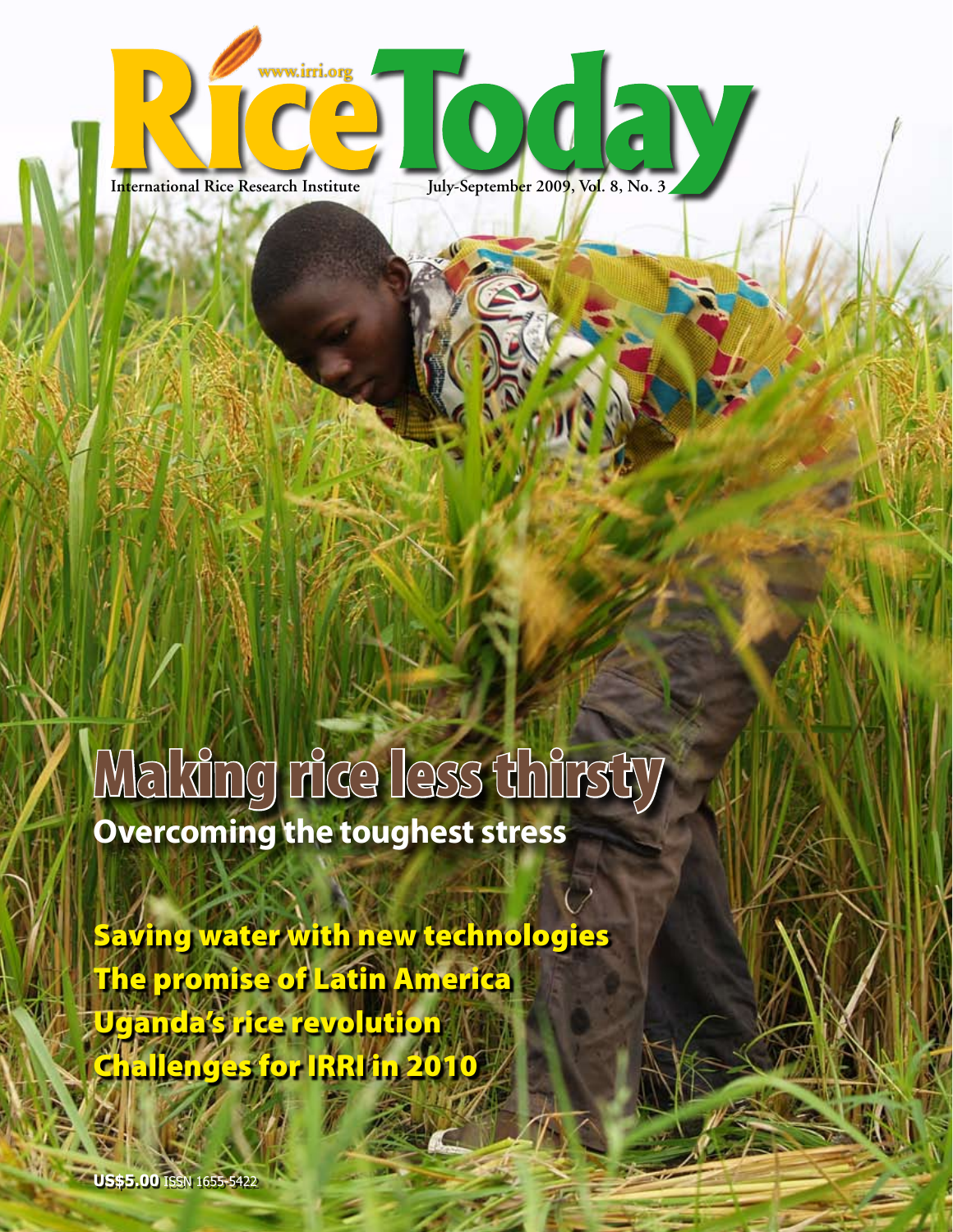## **contents**

### **Editorial ................................................................ 4**

Stressing the solutions

### **Hidden Treasure .................................................. 5**

### **News ......................................................................... 7**

Media campaigns used to communicate with farmers IRRI alumni homecoming

Filipino farmers welcome new rice varieties

### **People...................................................................... 9**

Awards and recognition Keeping up with IRRI staff

### **Making rice less thirsty................................. 12**

New drought-tolerant lines developed at IRRI give hope to farmers in drought-prone areas in eastern India and the Philippines

### **Every drop counts ........................................... 16**

Water scarcity is crippling the world's food supply balance. So, IRRI has developed water-saving technologies to help farmers cope with the problem and, more importantly, to sustain global rice production

### **Working together to save grains .............. 20**

IRRI plays a crucial role in revitalizing global rice production by engaging the public and private sector in helping farmers reduce postharvest losses

### **UGANDA'S RICE REVOLUTION.............................. 22**

Sub-Saharan Africa's "new kid on the block" positions itself as the rice granary of the region by adopting the right policies and appropriate technologies, strengthening capacity building, and engaging both the public and private sector



**Pioneer interviews ........................................... 26** Challenges for IRRI: a cross-section of opinions

### **Overcoming the toughest stress in rice: drought........................................................... 30**

Efficient GM technologies and an innovative droughtscreening facility at IRRI increase the chances of discovering new candidate genes for the development of drought-tolerant rice

### **MAPS ....................................................................... 36**

Ecosystems services for biological control in tropical rice

### **Banking our rice knowledge ....................... 36**

A repository of "best practice" information about rice farming, the Rice Knowledge Bank delivers research solutions to extension workers and farmers worldwide, effectively and efficiently

### **The promise of Latin America ....................... 38**

The Rice Americas 2009 unveils Latin America as an emerging major rice exporter in the world

| A look at India |  |
|-----------------|--|

### **GRAIN OF TRUTH ................................................... 46** Doubled haploids: from laboratory to field



### **On the cover:**

A boy harvests NERICA4 in Deve, Benin, West Africa. Rice is generally grown by smallholders in Benin, which is a net importer of rice from East Asia. Rice production, in particular upland varieties grown on dry land, has been boosted by the introduction of NERICA varieties by the Africa Rice Center.

*Rice Today* is published by The Rice Trader Inc. (TRT) in association with the International Rice Research Institute (IRRI).

TRT, for 19 years, brought its subscribers crucial, up-to-the-minute information on rice trade through its weekly publication, *The Rice Trader.* Acknowledged as the only source of confidential information about the rice market, this weekly summary of market data analysis has helped both the leading commercial rice companies and regional government officials make informed decisions, which are critical in today's market.

IRRI is the world's leading international rice research and training center. Based in the Philippines and with offices in 13 other countries, IRRI is an autonomous, nonprofit institution focused on improving the well-being of present and future generations of rice farmers and consumers, particularly those with low incomes, while preserving natural resources. It is one of the 15 nonprofit international research centers supported, in part, by members of the Consultative Group on International Agricultural Research (CGIAR – www.cgiar.org) and a range of other funding agencies.

Responsibility for this publication rests with TRT and IRRI. Designations used in this publication should not be construed as expressing TRT or IRRI policy or opinion on the legal status of any country, territory, city, or area, or its authorities, or the delimitation of its frontiers or boundaries.

*Rice Today* welcomes comments and suggestions from readers. *Rice Today* assumes no responsibility for loss of or damage to unsolicited submissions, which should be accompanied by sufficient return postage.

The opinions expressed by columnists in *Rice Today* do not necessarily reflect the views of TRT or IRRI.

### **The Rice Trader Inc.**

2707 Notre Dame Blvd., Chico, CA 95928 Web: www.thericetrader.com

Copyright International Rice Research Institute 2009

### **International Rice Research Institute**

DAPO Box 7777, Metro Manila, Philippines Web (IRRI): www.irri.org; www.irri.org/ricetoday Web (Library): http://ricelib.irri.cgiar.org

Web (Rice Knowledge Bank): www.knowledgebank.irri.org

### Rice Today editorial

telephone: (+63-2) 580-5600 or (+63-2) 844-3351 to 53, ext 2725; fax: (+63-2) 580-5699 or (+63-2) 845-0606; email: mia.aureus@thericetrader.com, l.reyes@cgiar.org

cover photo **R. Raman,** Africa Rice Center

publisher **Jeremy Zwinger** associate publisher **Duncan Macintosh** managing editor **V. Subramanian** editor **Mia Aureus** associate editor **Lanie Reyes** contributing writers **Gene Hettel, Sophie Clayton, Sam Mohanty, Leah Baroña-Cruz**  Africa editor **Savitri Mohapatra (Africa Rice Center – WARDA)** copy editor **Bill Hardy** art director **Juan Lazaro IV** designer and production supervisor **Grant Leceta** photo editor **Chris Quintana** photo researcher **William Sta. Clara** advertising manager **Logan Wilson** circulation **Lourdes Columbres** Web masters **Forrest Orndorff, Serge Gregorio** printer **DHL Global Mail (Singapore) Pte. Ltd.**

 This magazine is copyrighted by the International Rice Research Institute (IRRI) and is licensed for use under a Creative Commons Attribution-NonCommercial-ShareAlike 3.0 License (Unported). Unless otherwise noted, users are free to copy, duplicate, or reproduce, and distribute, display, or transmit any of the articles or portions of the articles, and to make translations, adaptations, or other derivative works under the following conditions. To view the full text of this license, visit http://creativecommons.org/licenses/by-nc-sa/3.0/.

# **RíceTodav**

Vol. 8, No. 3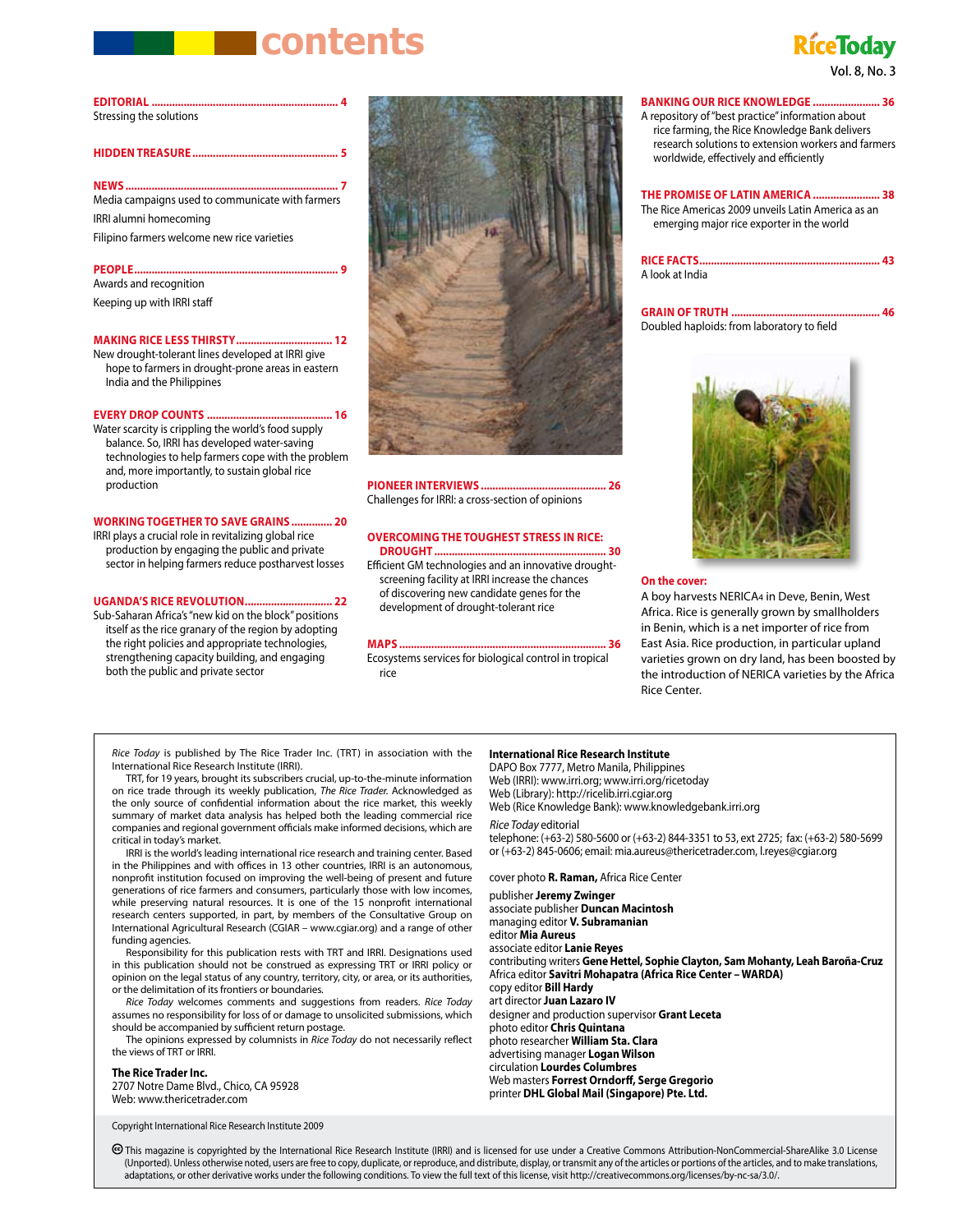**A NERICA4 seed multiplication field in Namutumba District, eastern Uganda.**

# UGANDAS GANDA

### by **Savitri Mohapatra**

*Sub-Saharan Africa's "new kid on the block" positions itself as the rice granary of the region by adopting the right policies and appropriate technologies, strengthening capacity building, and engaging both the public and private sector*

**Compared with other West African countries such as Mali and Senegal, which have been growing rice for centuries, Uganda is** African countries such as Mali and Senegal, which have been growing just "a new kid on the block."

Yet, in 2008, when the government of Mali was desperately trying to procure for its farmers large quantities of seeds of the New Rice for Africa (NERICA®) varieties developed by the Africa Rice Center (WARDA), it was Uganda that offered to supply Mali. Not bad for a country where, only 15 years ago, rice was considered a special dish for Christmas.

According to the Ministry of Trade, rice production in Uganda has increased 2.5 times since 2004. In 2008, the country's paddy (unmilled rice) production

was estimated to be 180,000 tons, which was 11% more than in 2007.

Moreover, records from the Uganda National Agricultural Research Organization showed that Uganda's rice imports dropped from 60,000 tons in 2005 to 35,000 tons in 2007. This is a remarkable achievement, considering that 40% of sub-Saharan Africa's (SSA) demand for rice is met by imports, which cost about US\$3.6 billion in 2008.

Uganda is so keen to boost its rice sector that it became the first country from eastern Africa to join WARDA as a member in 2007. Uganda is also one of the focal countries of the new East and Southern Africa Rice Program (ESARP), a partnership between IRRI and WARDA. ESARP started in 2009 and it focuses on

- Rice breeding, varietal release procedures, and seed production systems
- Crop production and postharvest practices
- The rice value chain and agricultural policy
- Improving rice production at the village level
- Capacity building related to rice production, processing, and marketing

Today, Uganda is fast positioning itself as a potential rice granary of the subregion, as its traders have started selling home-grown rice to Congolese, Kenyan, and Sudanese markets.

In early 2009, the government of Uganda and the Japan International Cooperation Agency (JICA) signed an agreement to establish a national